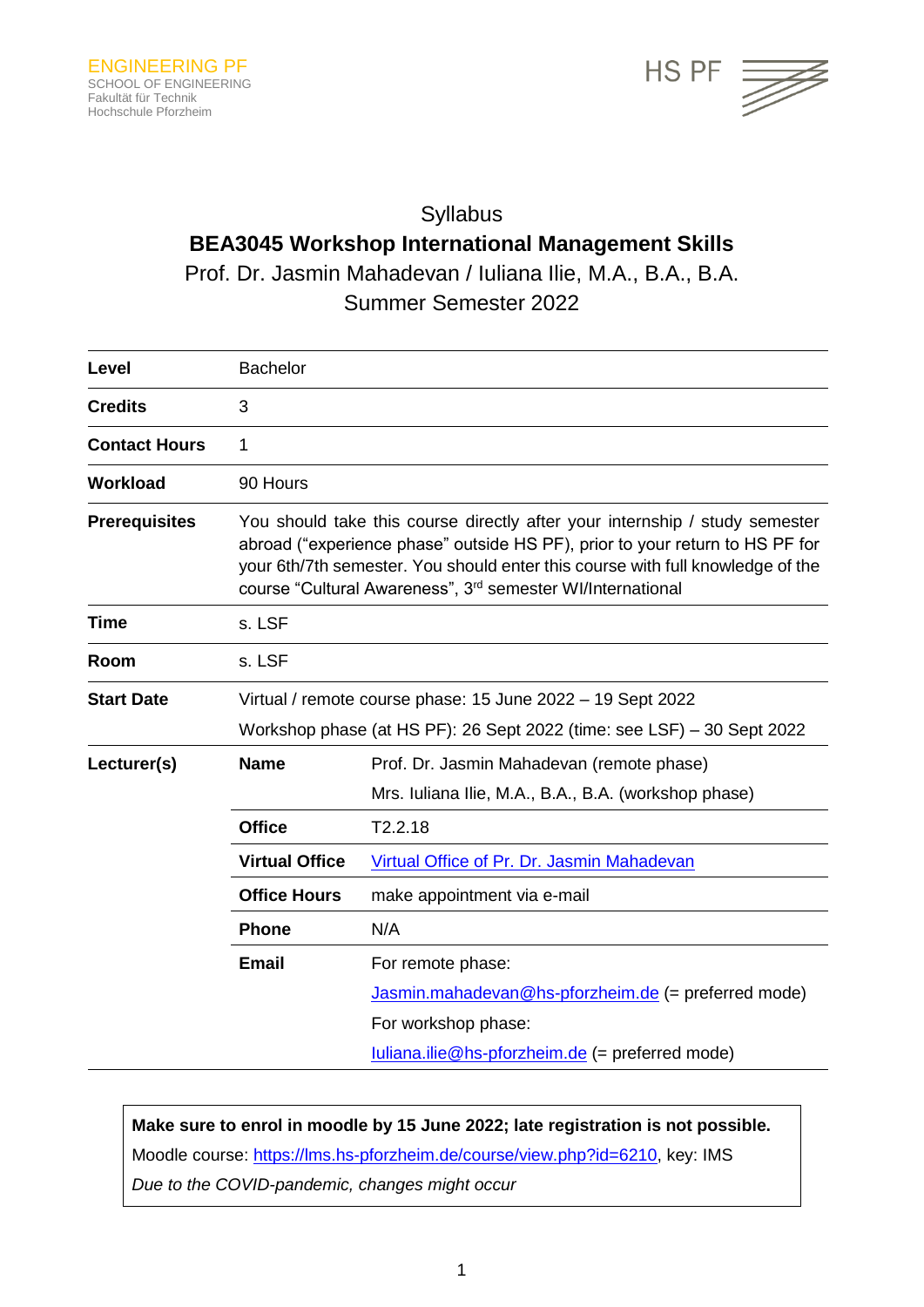### **Summary**

The focus of this course is on international management skills development. You are asked to engage with the course tasks actively and in groups.

## **Learning Objectives**

- Students develop their International Management Skills
- Students know how to work in virtual teams (globally, cross-culturally, locally)

#### **Course outline**

The IMS course begins in July 2022 and has two phases:

- a remote phase (01 July 2022 19 September 2022, part-time) which you can self-organize and complete during your internship and/or study semester abroad.
- a workshop phase (Monday, 26 September Friday, 30 September, full-time). Reserve full days, including evenings and Saturdays, until course planning has been finalized.

You need to pass both phases to pass the IMS course.

Remark: The IMS workshop phase and the course "Wissenschaftliches Arbeiten" (for which you need to register separately) are one course module: you need to attend both parts and cannot split them.

#### **Course Intended Learning Outcomes /**

#### **Contribution to Program Intended Learning Outcomes / Program Goals**

|     | <b>Learning Objective</b>                                                                                                                                                  | <b>Contribution</b>                                                             |
|-----|----------------------------------------------------------------------------------------------------------------------------------------------------------------------------|---------------------------------------------------------------------------------|
| 5.2 | Students demonstrate their oral communication skills in presentations<br>and lectures.                                                                                     | Students facilitate interactions and pre-<br>sent in class.                     |
| 6.  | Students show that they are able to work successfully in a team by per-<br>forming practical tasks.                                                                        | Students engage in group work                                                   |
| 7.1 | Students show that they have relevant knowledge and methodological<br>expertise in international management and engineering. (WI Int.)                                     | Students apply IM / CCM knowledge<br>and methodologies                          |
| 7.2 | Students have the ability for analytical and critical reflection and for de-<br>veloping solutions for problems in international management in engi-<br>neering. (WI Int.) | Students apply analytical and critical<br>thinking to current IM / CCM problems |
| 7.3 | Students show that they are able to apply their competencies of inter-<br>national management in engineering in practical cases. (WI Int.)                                 | Students apply intercultural manage-<br>ment tools and evaluate them.           |

#### **Teaching and Learning Approach**

Problem-based learning: It is what you *do*, how you learn.

#### **Literature and Course Materials**

Available via e-learning

#### **Assessment**

Contribution in class and assignments (remote phase *and* workshop phase).

#### **Full participation in all course phases is mandatory**